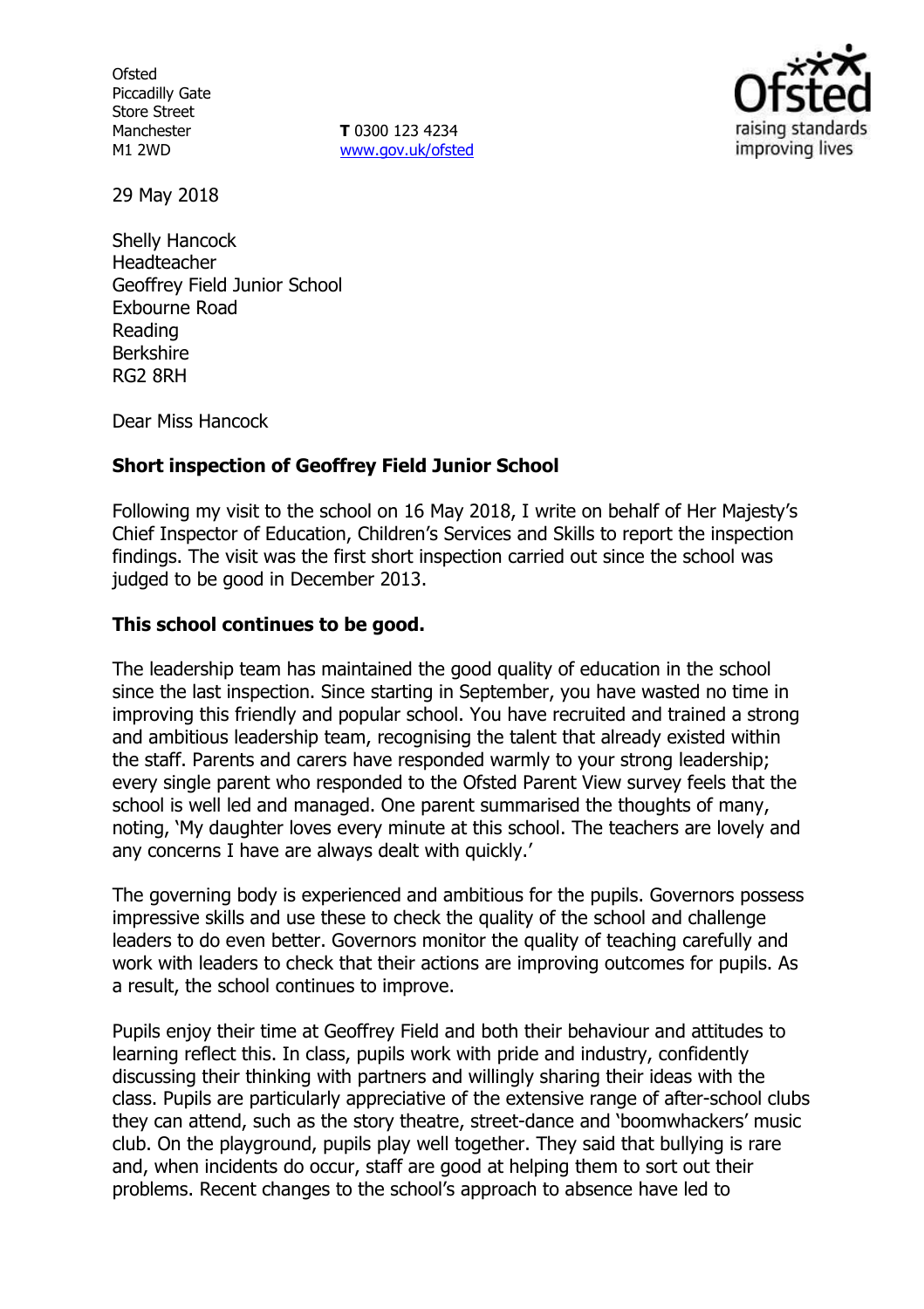

demonstrable improvements in pupils' attendance, particularly for those who are disadvantaged. Rewards, such as attendance badges and even a new bike keep attendance at the forefront of pupils' minds.

At the time of the last inspection, leaders were asked to improve the quality of teaching in the school. You and your team work collaboratively with all staff to improve their teaching, and pupils make good progress as a result. Teachers benefit from regular feedback and the opportunity to plan with and observe other, highly skilled practitioners. The support for newly qualified teachers is particularly strong. These colleagues benefit from dedicated mentoring from an experienced teacher who provides them with just the right balance of support and challenge. You recognise that, while teaching has improved across the school, some staff still require support to stretch pupils, particularly those who are capable of attaining at a high standard. In particular, not enough pupils reach high standards in reading.

## **Safeguarding is effective.**

Statutory recruitment checks are completed on all staff before they commence employment at the school. Pupils' safety is at the top of the agenda for the school. Leaders, rightly, ensure that all school staff engage in regular update training that reflects national and local concerns. Governors visit the school and work with local authority officers to ensure that procedures are effective. When staff do raise a concern, leaders waste no time, referring families to the appropriate agency and getting them the help they need.

Pupils are taught to keep themselves safe. The well-trained and knowledgeable 'digital leaders' teach their peers about online safety and how to report concerns when they arise. Pupils know not to share too much online and, when in doubt, can report concerns directly to the National Crime Agency via a button on the school's website. Parents are supported to keep their children safe. For example, leaders run workshops for parents, teaching them how to protect their children online and offering to set up secure settings on mobile devices, computers and even televisions.

# **Inspection findings**

- At the start of the inspection, we agreed to look at: the effectiveness of safeguarding arrangements; the quality of support for disadvantaged pupils in reading; the quality of teaching in mathematics for pupils who are previously low attaining; and how effectively leaders and governors evaluate and improve the school.
- In September, leaders reviewed and overhauled the reading curriculum to encourage pupils to read and comprehend more challenging texts. Working with governors, they purchased new books for classrooms and the library and trained teachers in how to incorporate reading into different subjects, such as geography and history. Reading lessons are now sharply focused on teaching pupils to interpret and explain what they have read in a text. As a result, the progress of pupils, particularly those who were previously low attaining and disadvantaged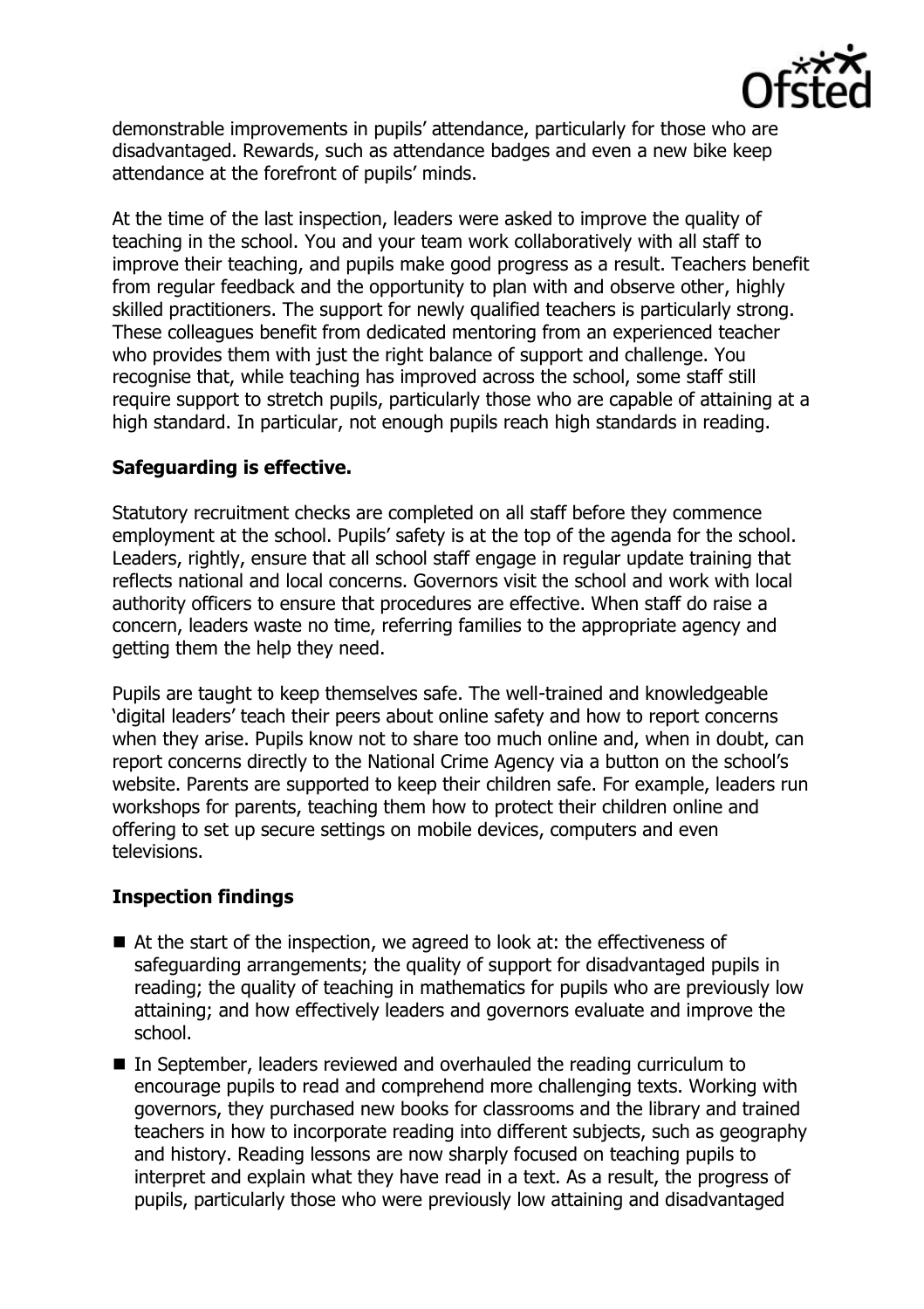

pupils, has accelerated. Leaders are now working to ensure that tasks routinely encourage pupils to read and respond to texts at a high standard.

- **Pupils who fall behind in mathematics receive expert support to help them** address misconceptions and to catch up with their peers. In several year groups, you have employed, at significant financial cost, additional teachers to provide bespoke tuition to pupils. These lessons are sharply focused on developing pupils' key fluency skills, such as arithmetic and times tables' knowledge, helping pupils in these classes make rapid progress. Well-trained teaching assistants support pupils to access their work and ask probing questions to test pupils' understanding. Pupils across the school typically receive challenging mathematics work, which enables them to think critically and reason. As a result, pupils at all levels make strong progress in mathematics.
- Leaders' evaluations of the school's effectiveness are evidence based and accurate. Senior leaders are reflective, critical and motivated. When weaknesses are identified, they take the right action to secure improvements. Their efforts to tackle excessive staff workload have been creative and effective. Working with staff from across the school, they have revitalised the school assessment policy, eradicating ineffective and inefficient activities and helping staff to gain a more stable work-life balance through flexible home working. Governors and leaders work well in their respective roles. For example, a governor recently worked with the mathematics leader to moderate pupils' work, gaining a useful insight into the school's assessment procedures and pupils' outcomes. Leaders and governors are well placed to secure further improvement.

# **Next steps for the school**

Leaders and those responsible for governance should ensure that:

- $\blacksquare$  pupils' reading progress accelerates so that greater proportions attain at a high standard
- $\blacksquare$  the few remaining inconsistencies in teaching are ironed out so that all pupils routinely receive work that challenges them.

I am copying this letter to the chair of the governing body, the regional schools commissioner and the director of children's services for Reading. This letter will be published on the Ofsted website.

Yours sincerely

Daniel Lambert **Her Majesty's Inspector**

## **Information about the inspection**

I met with you, senior and middle leaders, and five governors, including the chair. I observed learning in 10 classes, all jointly with senior leaders. Together, we looked